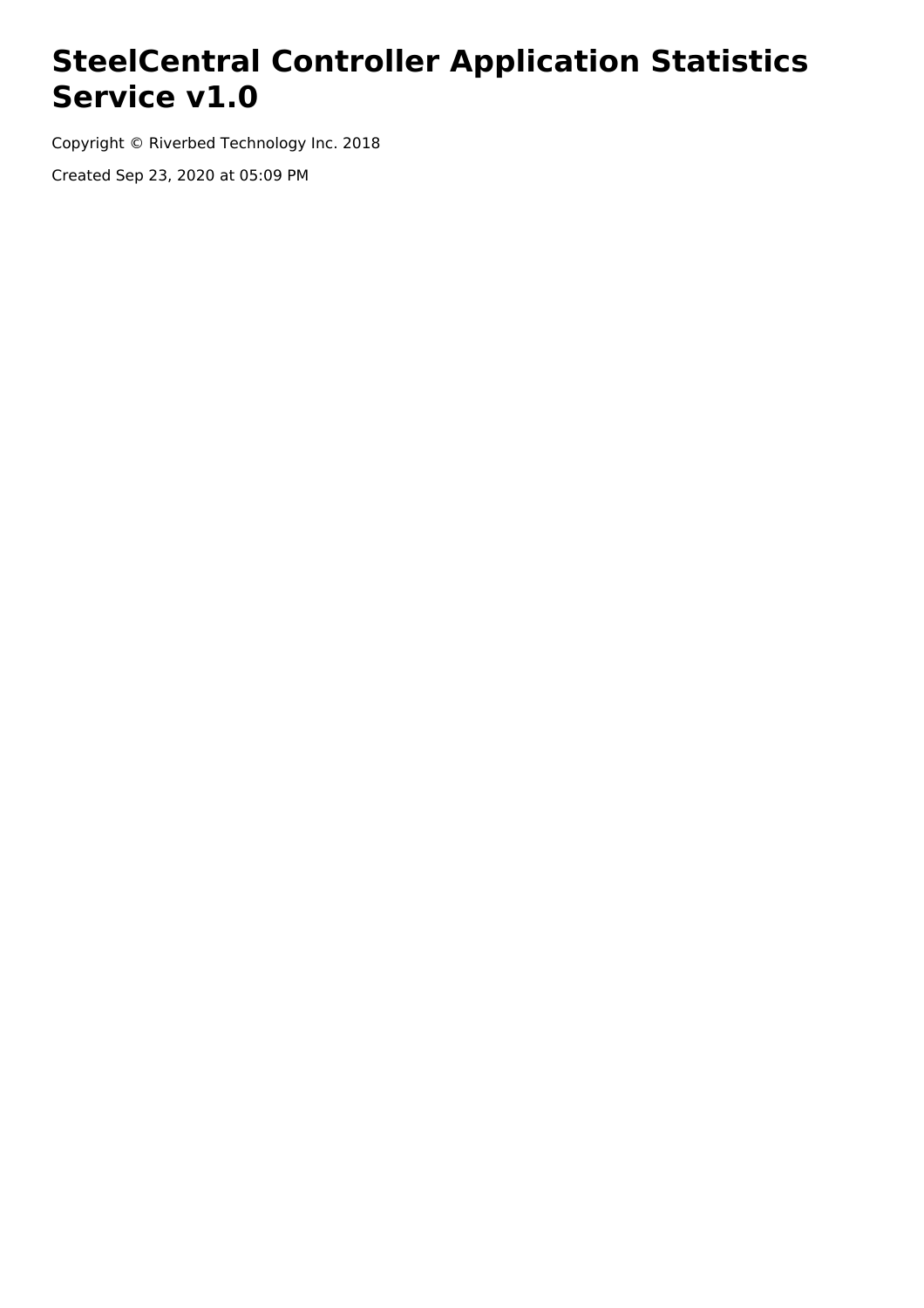## **Resource: application\_byte\_rates**

Get the byte rates for the given protocols and sites.

http://{device}/api/cmc.appstats/1.0/reports/application\_byte\_rates{?start\_time,end\_time,site\_ids,resolution,traffic\_type,protocols}

| ſ<br>"start time": integer,<br>"end time": <i>integer</i> ,<br>"resolution": integer,<br>"traffic type": <i>traffic type</i> ,<br>"protocols": [ <i>protocol id</i> ],<br>"site ids": [<br>integer |
|----------------------------------------------------------------------------------------------------------------------------------------------------------------------------------------------------|
| 1,                                                                                                                                                                                                 |
|                                                                                                                                                                                                    |
| "wan inbound": [                                                                                                                                                                                   |
| multiple                                                                                                                                                                                           |
| 1.                                                                                                                                                                                                 |
| "wan outbound": [                                                                                                                                                                                  |
| multiple                                                                                                                                                                                           |
| 1.                                                                                                                                                                                                 |
| "lan inbound": [                                                                                                                                                                                   |
|                                                                                                                                                                                                    |
| multiple                                                                                                                                                                                           |
| 1,                                                                                                                                                                                                 |
| "lan outbound": [                                                                                                                                                                                  |
| multiple                                                                                                                                                                                           |
| 1                                                                                                                                                                                                  |
| ł                                                                                                                                                                                                  |
|                                                                                                                                                                                                    |

| <b>Property Name</b>                    | <b>Type</b>                                                       | <b>Description</b>                                                                                           | <b>Notes</b>                                                                                                                          |
|-----------------------------------------|-------------------------------------------------------------------|--------------------------------------------------------------------------------------------------------------|---------------------------------------------------------------------------------------------------------------------------------------|
| application byte rates                  | <object></object>                                                 | Get the byte rates for the given protocols and sites.                                                        | Required properties: [start_time,<br>end time, resolution, traffic type,<br>wan inbound, wan outbound,<br>lan inbound, lan outbound]; |
| application byte rates.start time       | <integer></integer>                                               | Unix epoch timestamp.                                                                                        |                                                                                                                                       |
| application byte rates.end time         | $<$ integer $>$                                                   | Unix epoch timestamp.                                                                                        |                                                                                                                                       |
| application byte rates.resolution       | <integer></integer>                                               | The resolution in which the statistics samples have<br>to be returned.                                       |                                                                                                                                       |
| application byte rates.traffic type     | <traffic type=""></traffic>                                       | The traffic type desired.                                                                                    | Values: any, optimized, passthrough;                                                                                                  |
| application byte rates.protocols        | <array of<br=""><protocol id="">&gt;</protocol></array>           | List of Layer7 protocol IDs. If this property is not<br>present then it means the data is for all protocols. | Optional;                                                                                                                             |
| application byte rates.protocols[items] | <protocol id=""></protocol>                                       | The numeric Vineyard ID for a protocol                                                                       |                                                                                                                                       |
| application byte rates.site ids         | <array of<br=""><math>&lt;</math>integer<math>&gt;</math></array> | List of site IDs. If this property is not present then it<br>means the data is for all sites.                | Optional;                                                                                                                             |
| application byte rates.site ids[items]  | <integer></integer>                                               | The Site ID value.                                                                                           |                                                                                                                                       |
| wan inbound                             | <array of<br=""><multiple>&gt;</multiple></array>                 | WAN Inbound byte rates                                                                                       |                                                                                                                                       |
| wan inbound[items]                      | <multiple></multiple>                                             | The byte rate value.                                                                                         |                                                                                                                                       |
| wan inbound[items].oneOf[0]             | <byte rate=""></byte>                                             | Bytes per second                                                                                             |                                                                                                                                       |
| wan inbound[items].oneOf[1]             | $<$ null $>$                                                      | A value can be missing in which case the element is<br>type null.                                            |                                                                                                                                       |
| wan outbound                            | <array of<br=""><multiple>&gt;</multiple></array>                 | WAN Outbound byte rates                                                                                      |                                                                                                                                       |
| wan outbound[items]                     | <multiple></multiple>                                             | The byte rate value.                                                                                         |                                                                                                                                       |
| wan outbound[items].oneOf[0]            | <byte rate=""></byte>                                             | Bytes per second                                                                                             |                                                                                                                                       |
| wan outbound[items].oneOf[1]            | $\langle null \rangle$                                            | A value can be missing in which case the element is<br>type null.                                            |                                                                                                                                       |
| lan inbound                             | <array of<br=""><multiple>&gt;</multiple></array>                 | LAN Inbound byte rates                                                                                       |                                                                                                                                       |
| lan inbound[items]                      | <multiple></multiple>                                             | The byte rate value.                                                                                         |                                                                                                                                       |
| lan inbound[items].oneOf[0]             | <byte rate=""></byte>                                             | Bytes per second                                                                                             |                                                                                                                                       |
| lan inbound[items].oneOf[1]             | $\leq$ null $>$                                                   | A value can be missing in which case the element is<br>type null.                                            |                                                                                                                                       |
| lan outbound                            | <array of<br=""><multiple>&gt;</multiple></array>                 | LAN Outbound byte rates                                                                                      |                                                                                                                                       |
| lan outbound[items]                     | <multiple></multiple>                                             | The byte rate value.                                                                                         |                                                                                                                                       |
| lan outbound[items].oneOf[0]            | <byte rate=""></byte>                                             | Bytes per second                                                                                             |                                                                                                                                       |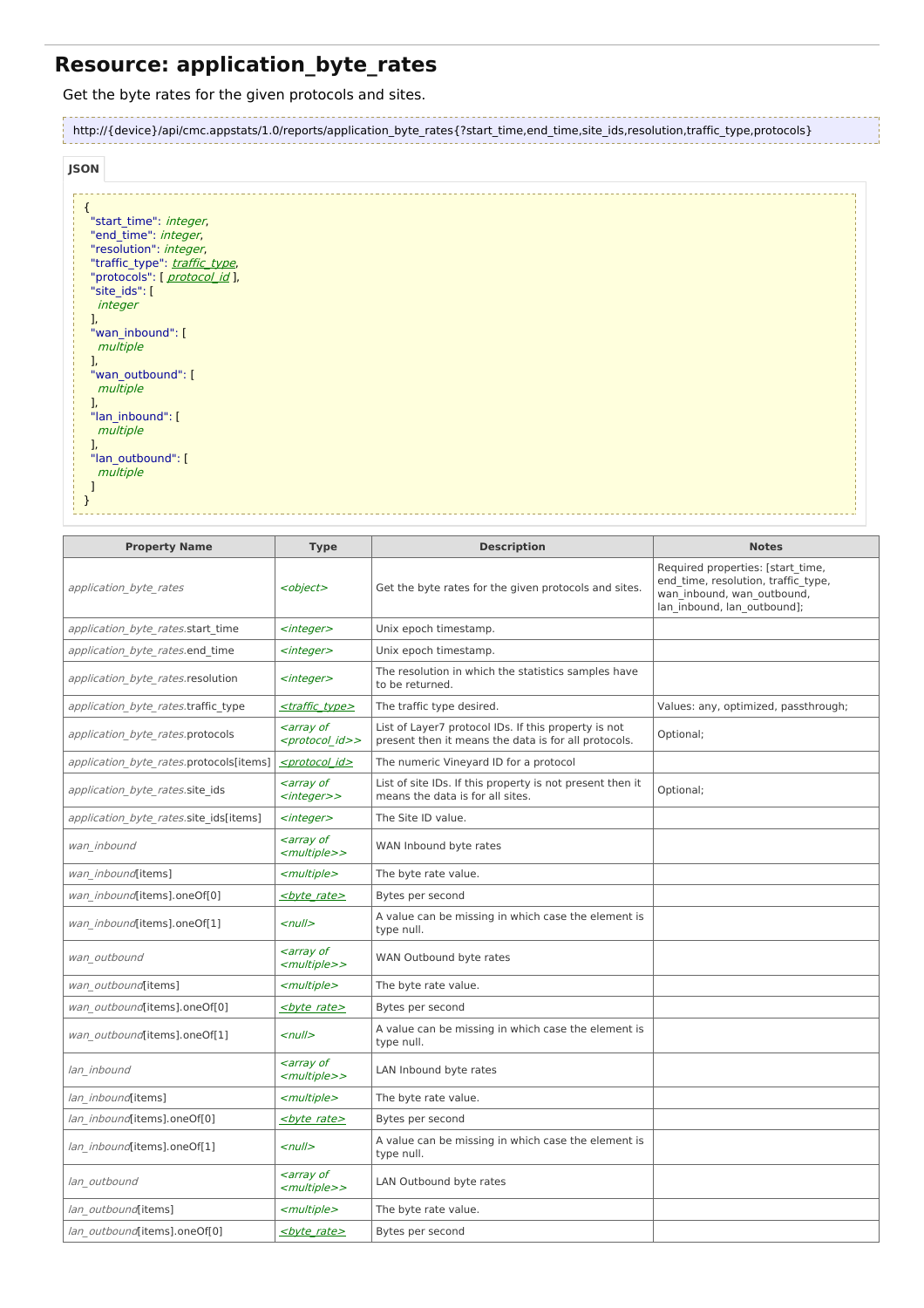| lan outbound[items].oneOf[1] | $\leq$ null $\geq$ | A value can be missing in which case the element is<br>' type null. |  |
|------------------------------|--------------------|---------------------------------------------------------------------|--|
|                              |                    |                                                                     |  |

#### **Links**

#### **application\_byte\_rates: get**

```
GET http://{device}/api/cmc.appstats/1.0/reports/application_byte_rates{?start_time,end_time,site_ids,resolution,traffic_type,protocols}
```
#### Response Body

Returns an application byte rates data object.

### **Resource: top\_applications**

The top N applications ordered by WAN average for the given traffic type and time range.

{ "start\_time": integer, "end\_time": integer, "resolution": integer, "[traffic\\_type](http://support.riverbed.com/apis/cmc.appstats/1.0#/types/traffic_type)": traffic\_type, "limit": integer, "top\_applications": [ { "protocol\_id": integer, "wan\_avg": number } ] } http://{device}/api/cmc.appstats/1.0/reports/top\_applications{?start\_time,site\_id,limit,end\_time,traffic\_type,resolution} **JSON**

| <b>Property Name</b>                     | <b>Type</b>                                             | <b>Description</b>                                                                                                                                                | <b>Notes</b>                                                                                          |
|------------------------------------------|---------------------------------------------------------|-------------------------------------------------------------------------------------------------------------------------------------------------------------------|-------------------------------------------------------------------------------------------------------|
| top applications                         | <object></object>                                       | The top N applications ordered by WAN average for<br>the given traffic type and time range.                                                                       | Required properties: [start time,<br>end time, resolution, traffic type, limit,<br>top applications]; |
| top applications.start time              | <integer></integer>                                     | Unix epoch timestamp.                                                                                                                                             |                                                                                                       |
| top applications.end time                | $<$ integer $>$                                         | Unix epoch timestamp.                                                                                                                                             |                                                                                                       |
| top applications.resolution              | $<$ integer $>$                                         | The resolution in which the statistics samples have<br>to be returned.                                                                                            |                                                                                                       |
| top applications.traffic type            | <traffic type=""></traffic>                             | The traffic type desired.                                                                                                                                         | Values: any, optimized, passthrough;                                                                  |
| top applications.limit                   | $<$ integer $>$                                         | The limit specifying the 'N' value for top N<br>applications.                                                                                                     | Minimum 1:                                                                                            |
| top applications.top applications        | <array of<br=""><math>&lt;</math>object&gt;&gt;</array> | The list of top N applications.                                                                                                                                   |                                                                                                       |
| top applications.top applications[items] | <object></object>                                       | Each item is an object describing a protocol and it's<br>corresponding statistics.                                                                                | Required properties: [protocol id,<br>wan avg];                                                       |
| protocol id                              | $<$ integer $>$                                         | L7 protocol id                                                                                                                                                    |                                                                                                       |
| wan avg                                  | $<$ number $>$                                          | Average WAN byte rates corresponding to the<br>protocol id in this item. The average is calculated<br>after combining wan inbound and wan outbound<br>byte rates. | Minimum 0.0:                                                                                          |

#### **Links**

#### **top\_applications: get**

GET http://{device}/api/cmc.appstats/1.0/reports/top\_applications{?start\_time,site\_id,limit,end\_time,traffic\_type,resolution}

#### Response Body

Returns a **[top\\_applications](http://support.riverbed.com/apis/cmc.appstats/1.0#/resources/top_applications)** data object.

## **Resource: global\_config**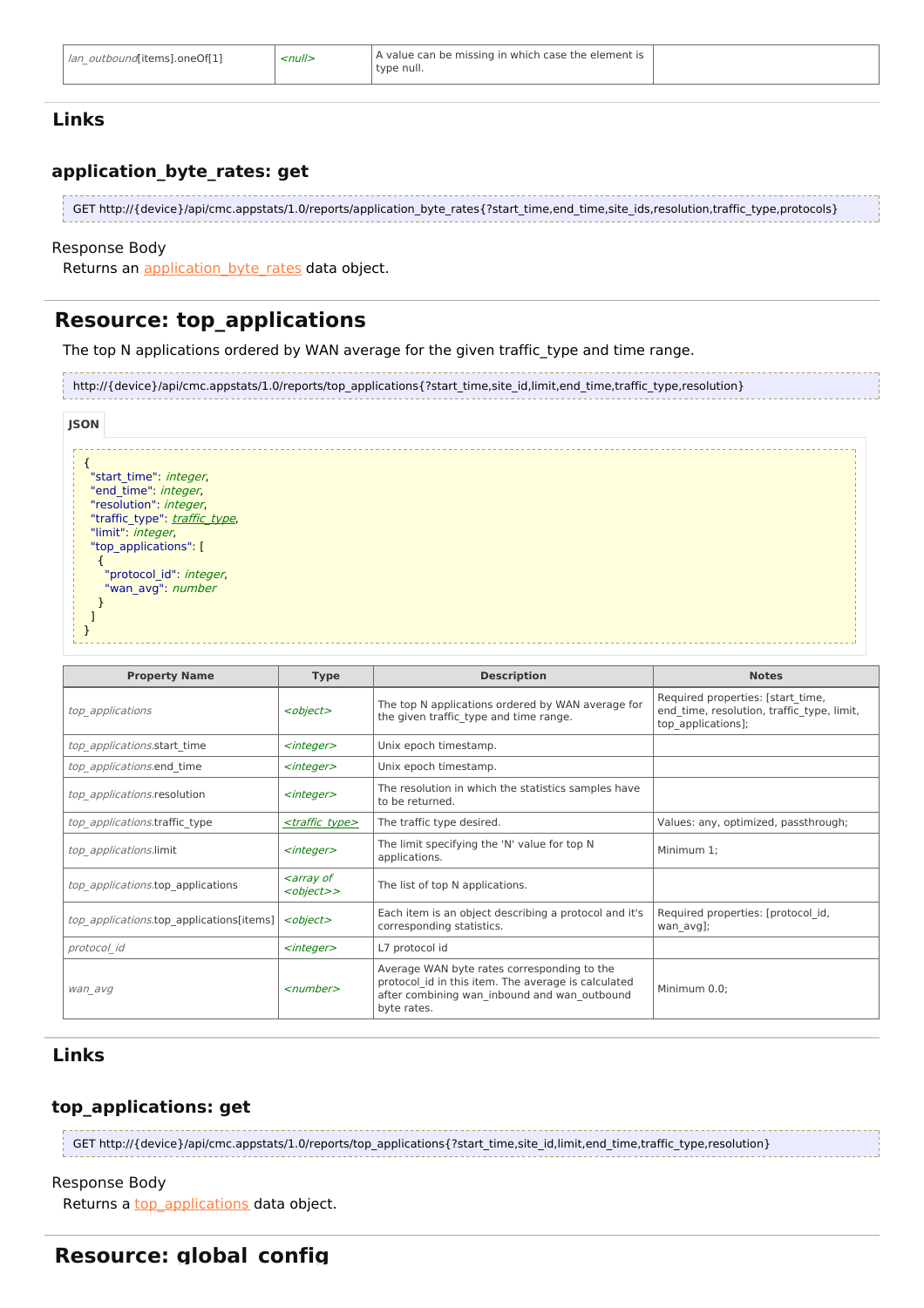#### Global application statistics configuration

**Resource: global\_config**

#### http://{device}/api/cmc.appstats/1.0/global\_config

| <b>JSON</b> |  |                    |  |  |  |  |  |  |  |  |  |  |  |  |
|-------------|--|--------------------|--|--|--|--|--|--|--|--|--|--|--|--|
|             |  | "enabled": boolean |  |  |  |  |  |  |  |  |  |  |  |  |
|             |  |                    |  |  |  |  |  |  |  |  |  |  |  |  |

| <b>Property Name</b> | Type              | <b>Description</b>                                                                                 | <b>Notes</b>                    |
|----------------------|-------------------|----------------------------------------------------------------------------------------------------|---------------------------------|
| global config        | <object></object> | Global application statistics configuration                                                        | Required properties: [enabled]; |
|                      |                   | $\vert$ global config.enabled $\vert$<br>boolean> $\vert$ Enable application statistics collection |                                 |

#### **Links**

#### **global\_config: get**

| GET http://{device}/api/cmc.appstats/1.0/global_config |
|--------------------------------------------------------|
|                                                        |

#### Response Body

Returns a *global* config data object.

#### **global\_config: set**

| PUT http://{device}/api/cmc.appstats/1.0/global_config |  |
|--------------------------------------------------------|--|
|                                                        |  |

#### Request Body

Provide a *[global\\_config](http://support.riverbed.com/apis/cmc.appstats/1.0#/resources/global_config)* data object.

#### Response Body

Returns a *[global\\_config](http://support.riverbed.com/apis/cmc.appstats/1.0#/resources/global_config)* data object.

## **Resource: site\_configs**

List of site\_configs

```
http://{device}/api/cmc.appstats/1.0/site_configs
```
## $\lceil$ **JSON**



| <b>Property Name</b>          | <b>Type</b>                                                | <b>Description</b>                                 | <b>Notes</b>                         |
|-------------------------------|------------------------------------------------------------|----------------------------------------------------|--------------------------------------|
| site configs                  | <i><b><array b="" of<=""></array></b></i><br>$<$ items $>$ | List of site configs                               |                                      |
| items                         | <object></object>                                          | Site specific application statistics configuration | Required properties: [enabled];      |
| id                            | $<$ integer $>$                                            | A unique identifier                                | Read-only;                           |
| <i>items.site</i> id          | $<$ integer $>$                                            | Site ID                                            | Optional;                            |
| items.site type id            | $<$ integer $>$                                            | Site type ID                                       | Optional;                            |
| items.enabled                 | $<$ boolean $>$                                            | Enable application statistics                      |                                      |
| <i>items.</i> oneOf[0]        | <object></object>                                          |                                                    | Required properties: [site id];      |
| items.oneOf[0]. <prop></prop> | $\langle \text{any} \rangle$                               |                                                    | Optional;                            |
| items.oneOf[1]                | <object></object>                                          |                                                    | Required properties: [site type id]; |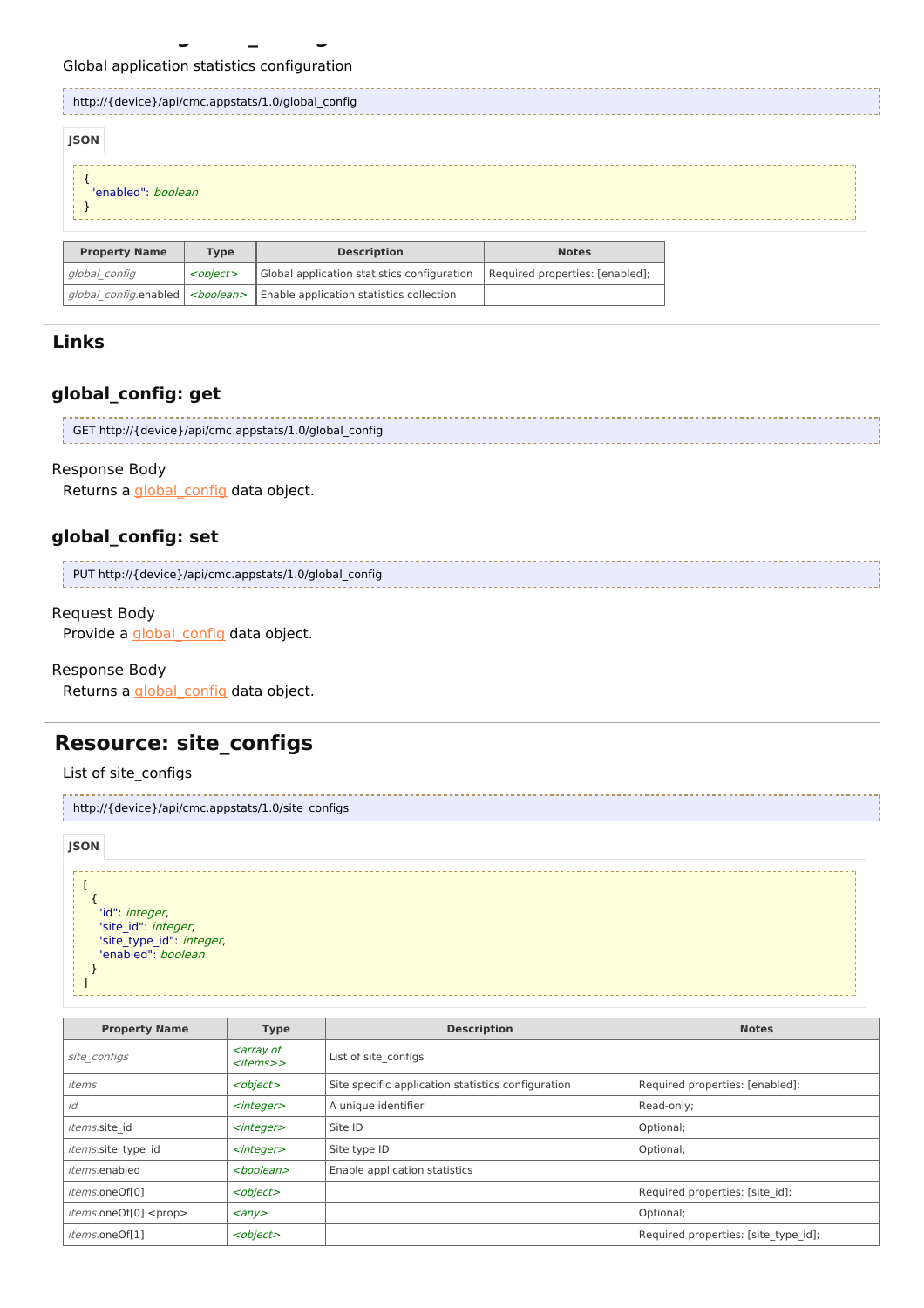|  | items.oneOf[1]. <prop></prop> | $\langle$ anv $>$ |  | ' Optional, |
|--|-------------------------------|-------------------|--|-------------|
|--|-------------------------------|-------------------|--|-------------|

#### **Links**

#### **site\_configs: create**

| POST http://{device}/api/cmc.appstats/1.0/site_configs |
|--------------------------------------------------------|
|                                                        |

#### Request Body

Provide a [site\\_config](http://support.riverbed.com/apis/cmc.appstats/1.0#/resources/site_config) data object.

#### Response Body

Returns a [site\\_config](http://support.riverbed.com/apis/cmc.appstats/1.0#/resources/site_config) data object.

#### **site\_configs: get**

GET http://{device}/api/cmc.appstats/1.0/site\_configs 

#### Response Body

Returns a [site\\_configs](http://support.riverbed.com/apis/cmc.appstats/1.0#/resources/site_configs) data object.

## **Resource: site\_config**

Site specific application statistics configuration

|             | http://{device}/api/cmc.appstats/1.0/site_configs/items/{id}                            |  |
|-------------|-----------------------------------------------------------------------------------------|--|
| <b>JSON</b> |                                                                                         |  |
|             | "id": integer,<br>"site_id": integer,<br>"site_type_id": integer,<br>"enabled": boolean |  |

| <b>Property Name</b>                | <b>Type</b>                  | <b>Description</b>                                 | <b>Notes</b>                         |
|-------------------------------------|------------------------------|----------------------------------------------------|--------------------------------------|
| site config                         | <object></object>            | Site specific application statistics configuration | Required properties: [enabled];      |
| id                                  | $<$ integer $>$              | A unique identifier                                | Read-only;                           |
| site config.site id                 | $<$ integer $>$              | Site ID                                            | Optional;                            |
| site config.site type id            | $<$ integer $>$              | Site type ID                                       | Optional;                            |
| site config.enabled                 | $<$ boolean $>$              | Enable application statistics                      |                                      |
| site config.oneOf[0]                | <object></object>            |                                                    | Required properties: [site id];      |
| site config.oneOf[0]. <prop></prop> | $\langle \text{any} \rangle$ |                                                    | Optional;                            |
| site config.oneOf[1]                | <object></object>            |                                                    | Required properties: [site type id]; |
| site config.oneOf[1]. <prop></prop> | $\langle$ any $\rangle$      |                                                    | Optional;                            |

#### **Links**

#### **site\_config: get**

| GET http://{device}/api/cmc.appstats/1.0/site_configs/items/{id} |  |
|------------------------------------------------------------------|--|
|                                                                  |  |

#### Response Body

Returns a [site\\_config](http://support.riverbed.com/apis/cmc.appstats/1.0#/resources/site_config) data object.

#### **site\_config: set**

| PUT http://{device}/api/cmc.appstats/1.0/site configs/items/{id} |  |
|------------------------------------------------------------------|--|
|                                                                  |  |
|                                                                  |  |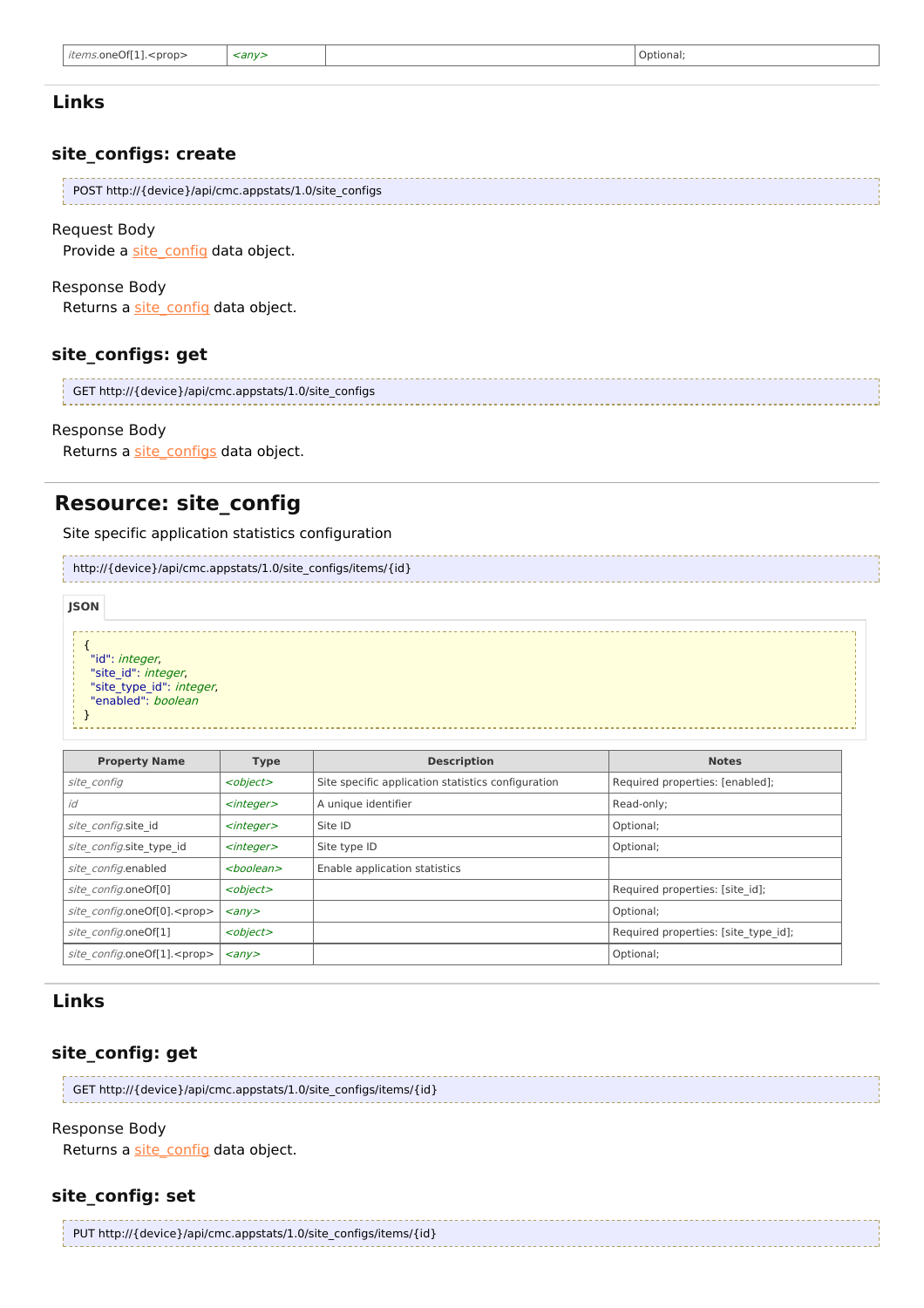Request Body Provide a [site\\_config](http://support.riverbed.com/apis/cmc.appstats/1.0#/resources/site_config) data object.

Response Body Returns a [site\\_config](http://support.riverbed.com/apis/cmc.appstats/1.0#/resources/site_config) data object.

#### **site\_config: delete**

| DELETE http://{device}/api/cmc.appstats/1.0/site_configs/items/{id} |  |
|---------------------------------------------------------------------|--|
|                                                                     |  |

#### Response Body

On success, the server does not provide any body in the responses.

#### **Relations**

#### **site\_config: instances**

All instances of site configurations.

Related resource

[site\\_configs](http://support.riverbed.com/apis/cmc.appstats/1.0#/resources/site_configs)

### **Type: serial**

The serial number of the appliance

| <b>JSON</b> |        |
|-------------|--------|
|             |        |
|             | string |
|             |        |

| <b>Property Name</b> | Type           | <b>Description</b>                 | <b>Notes</b>                                                           |
|----------------------|----------------|------------------------------------|------------------------------------------------------------------------|
| serial               | $<$ string $>$ | The serial number of the appliance | Pattern: '^[A-Za-z][0-9A-Fa-f]{2}[A-Za-z]<br>  {0,2}[0-9A-Fa-f]{8}\$'; |

## **Type: protocol\_id**

The numeric Vineyard ID for a protocol

| <b>JSON</b>          |             |                                                                             |              |  |  |  |
|----------------------|-------------|-----------------------------------------------------------------------------|--------------|--|--|--|
| integer              |             |                                                                             |              |  |  |  |
|                      |             |                                                                             |              |  |  |  |
| <b>Property Name</b> | <b>Type</b> | <b>Description</b>                                                          | <b>Notes</b> |  |  |  |
| protocol id          |             | $\vert$ < <i>integer&gt;</i> $\vert$ The numeric Vineyard ID for a protocol |              |  |  |  |

## **Type: traffic\_type**

The traffic type desired.

| <b>JSON</b>          |             |                    |                                         |  |  |  |  |
|----------------------|-------------|--------------------|-----------------------------------------|--|--|--|--|
| string               |             |                    |                                         |  |  |  |  |
| <b>Property Name</b> | <b>Type</b> | <b>Description</b> | <b>Notes</b>                            |  |  |  |  |
|                      |             |                    | Values: any, optimized,<br>passthrough; |  |  |  |  |

## **Type: byte\_rate**

Bytes per second